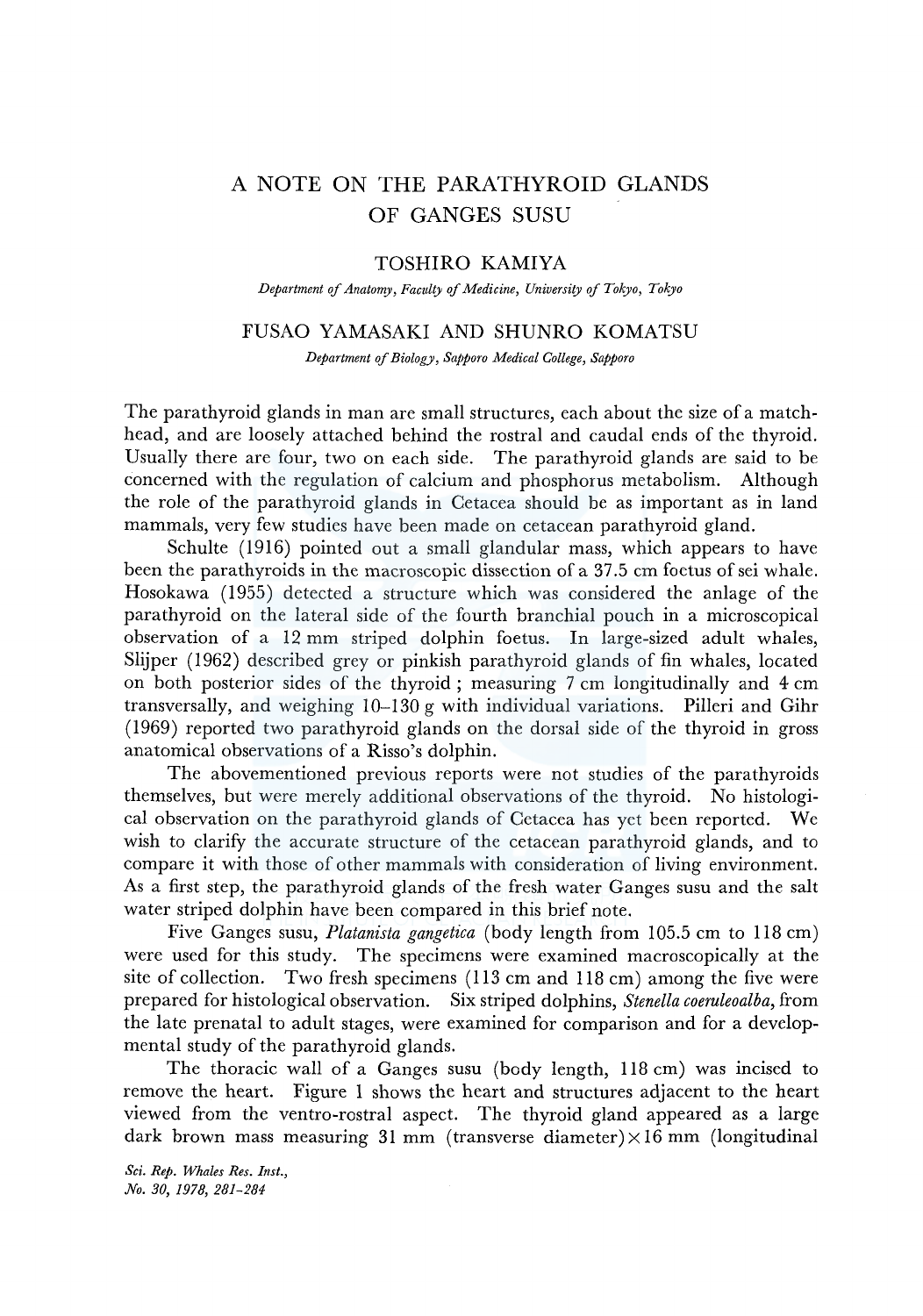diameter)  $\times$  8 mm (thickness) and weighing 3 g. After removal of the fibrous capsule covering the thyroid gland, numerous indentations were found on its surface. The carotid artery was adjacent to both the inferior and lateral edges of the thyroid. The thymus was light yellow and consisted of several large lobes, and was situated from the rostral part of the heart to rostro-lateral part of the thyroid. The thymus was abundant in interlobular connective tissue. Each lobe of the thymus was subdivided into lobules connecting to form a rosary around the blood vessel as an axis. Small tissue masses of various shapes were scattered around the thyroid, thymus and trachea. These massess were distinguishable microscopically into three kinds of structures ; the thymus, lymphatic tissue and para-



Fig. I. The position of parathyroid glands of *Platanista gangetica.* The diagram indicates the position of the parathyroids of a 113 cm specimen added to those of a 118 cm one. (H) heart; (P) parathyroid; (T) trachea; (TM) thymus; (TR) thyroid.

thyroid. Two parathyroids were found in a Ganges susu, body length 113 cm, one each on the right and left sides of the thyroid at the rostral end. In a 118 cm susu, three parathyroids were observed ; one at the right rostral end of the thyroid, and one each at the rostral end of the right and left thymus. The largest of these parathyroids was flat and oval-shaped, measuring  $14 \times 6 \times 2$  mm and weighing 0.1 g. No parathyroids were found on the posterior side of the thyroids.

In the six striped dolphins observed most parathyroids were located around thr rostral ends of the right and left lobes of the thymus on both sides of the trachea.

> *Sci. Rep. Whales Res. Inst., No. 30, 1978.*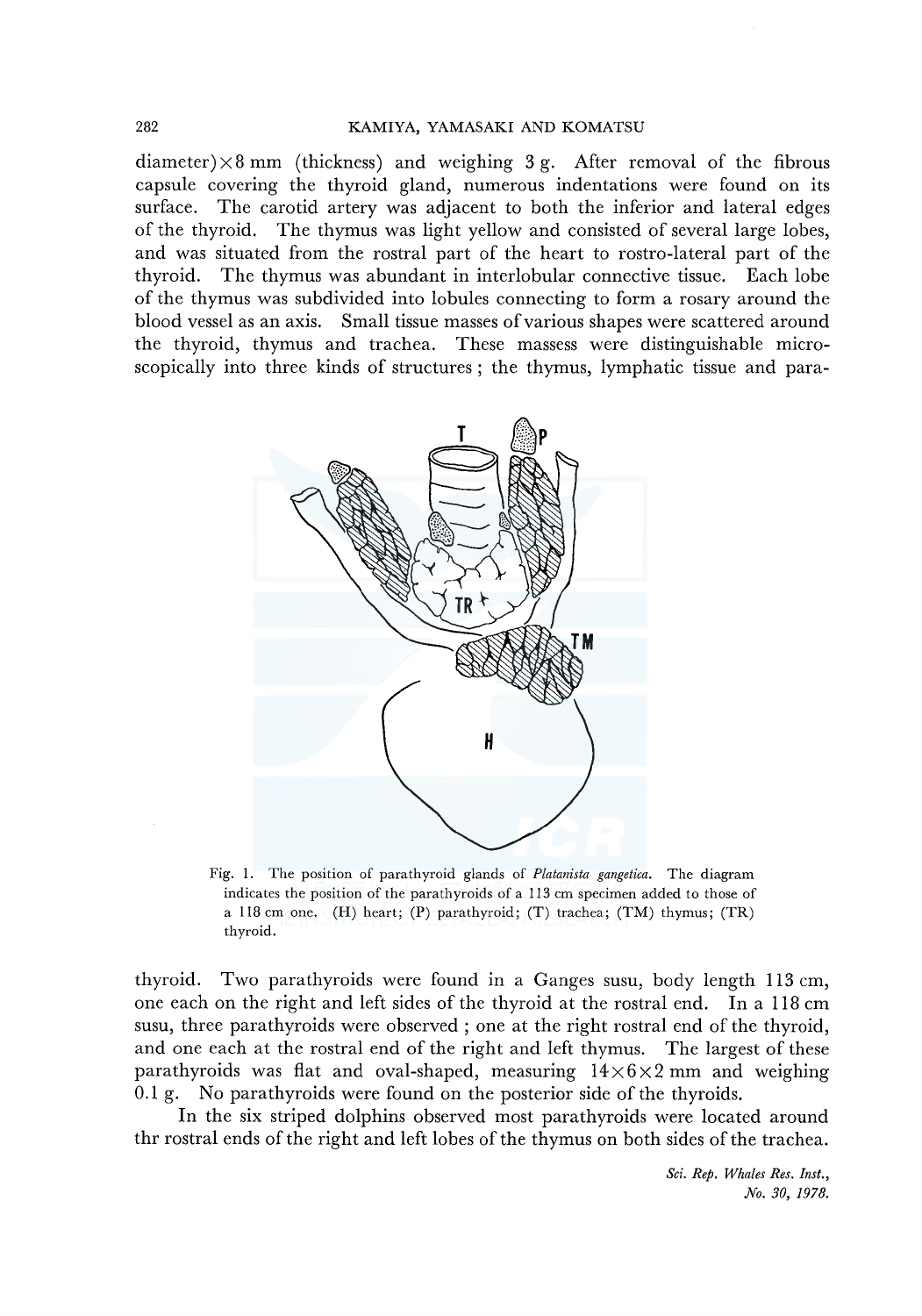The parathyroids were variable in number; two glands in one case, three in three cases, and four in two cases. It is likely that the relationship between the parathyroid and thymus is more intimate in the striped dolphin than in the Ganges susu.

The fibrous tissue of the capsule of the parathyroids of the dolphins observed entered the parenchyma accompanyed by blood vessels, and divided it into numerous lobules. One of the characteristics of the parathyroid gland of dolphins is a great abundance of interlobular connective tissue finely dividing the glandular tissue. In some regions parathyroids contained heterotopic thymus tissue. The parenchymatous cells of the parathyroid were polygonal, about 10  $\mu$ m in diameter, and had round nuclei. The parenchymatous cells of the parathyroid of the Ganges susu and striped dolphin consisted of only chromophobic chief cels. Acidophilic cells that are seen in man and some mammals could not be found.



Fig. 2. a: Low magnification photomicrograph of section of thymus (left) and parathyroid gland (left) of a Platanista gangetica (body length, 113 cm). H-E stain.  $\times$  70. b: Photomicrograph of the parathyroid of Platanista gangetica. Only one chromophobic chief cell is shown in this field. H-E stain.  $\times$  400.

The epithelium of the dorsal wall of the third and fourth pharyngeal pouches differentiates into parathyroid tissue, while that of the ventral region of the third pouch forms the primordium of the thymus. With further development of the thymus and prarthyroid tissues, the thymus migrates in a caudal and medial direction, pulling the parathyroid tissue with it, moving to its final position in the thorax. In other mammals the parathyroid tissue of the third and fourth pouches finally comes to rest on the dorsal surface of the thyroid gland. However, the parathyroid <sup>g</sup>lands of the dolphins observed did not lie on the dorsal surface of the thyroid but were found near the thymus. It has been said that the parathyroid glands are highly variable in number and location in mammals. This was confirmed in the dolphins we observed. Although the relationship between the parathyroid and the thymus in the observed dolphins seems to be closer than that in other mammls, further comparative observations of Cetacea are necessary to clarify whether this

Sci. Rep. Whales Res. Inst., No. 30, 1978.